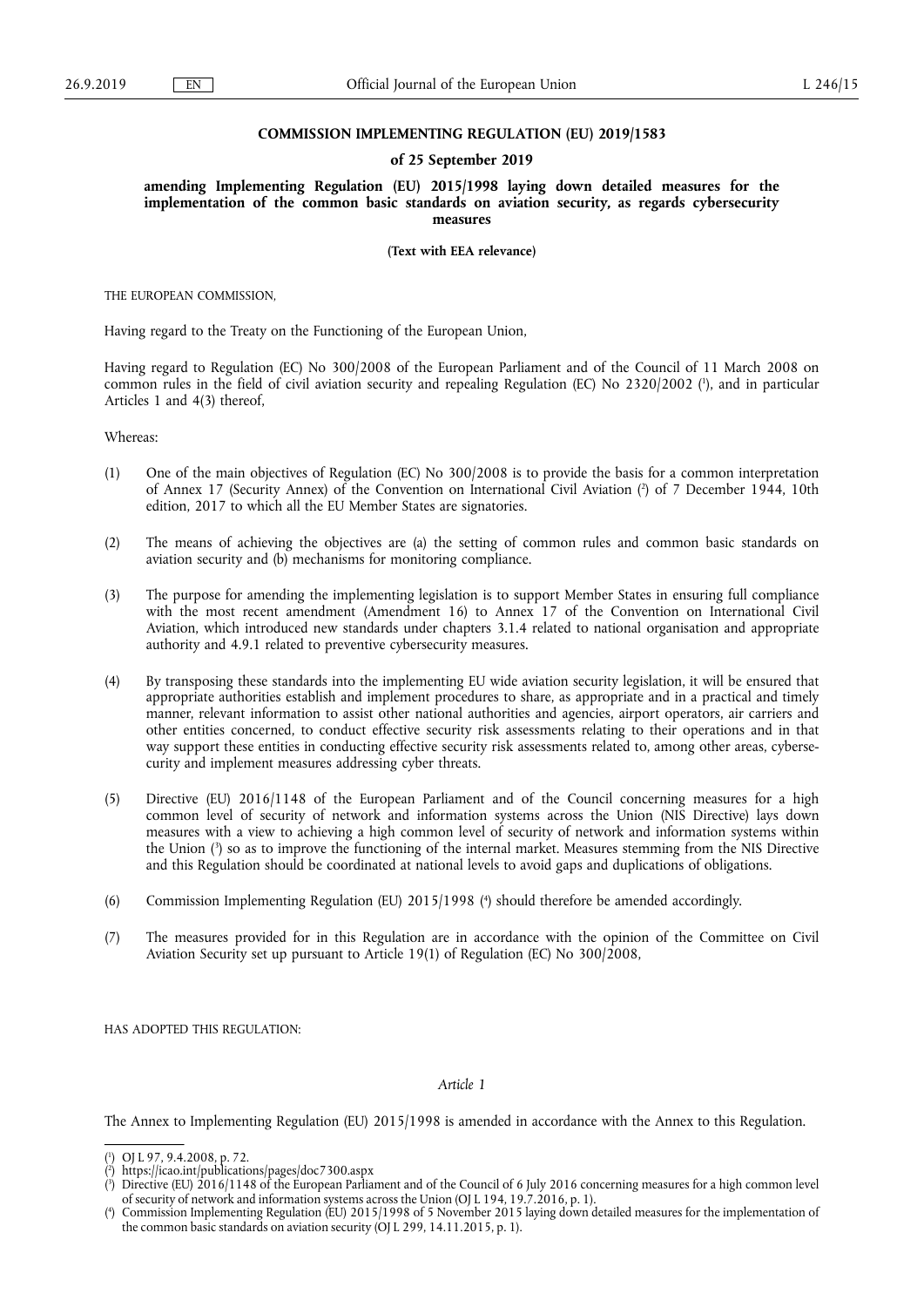## *Article 2*

This Regulation shall enter into force on 31 December 2020.

This Regulation shall be binding in its entirety and directly applicable in all Member States.

Done at Brussels, 25 September 2019.

*For the Commission The President*  Jean-Claude JUNCKER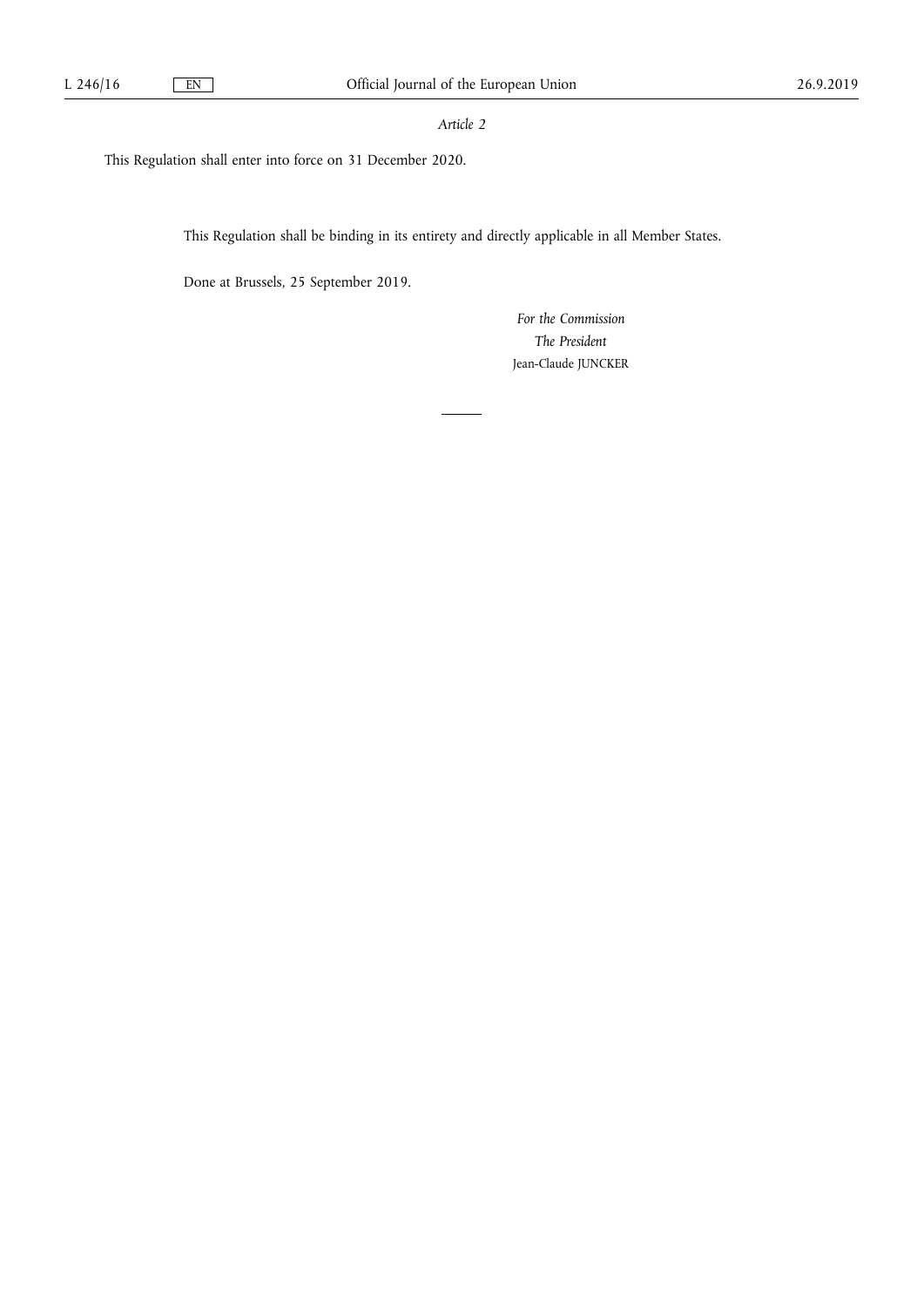## *ANNEX*

The Annex to Implementing Regulation (EU) 2015/1998 is amended as follows:

- (1) The following point 1.0.6 is added:
	- '1.0.6. The appropriate authority shall establish and implement procedures to share, as appropriate and in a practical and timely manner, relevant information to assist other national authorities and agencies, airport operators, air carriers and other entities concerned, to conduct effective security risk assessments relating to their operations.';
- (2) The following point 1.7 is added:
	- '1.7 IDENTIFICATION AND PROTECTION OF CIVIL AVIATION CRITICAL INFORMATION AND COMMUNICATION TECHNOLOGY SYSTEMS AND DATA FROM CYBER THREATS
	- 1.7.1. The appropriate authority shall ensure that airport operators, air carriers and entities as defined in the national civil aviation security programme identify and protect their critical information and communications technology systems and data from cyber-attacks which could affect the security of civil aviation.
	- 1.7.2. Airport operators, air carriers and entities shall identify in their security programme, or any relevant document cross-referenced in the security programme, the critical information and communications technology systems and data described in 1.7.1.

The security programme, or any relevant document cross-referenced in the security programme shall detail the measures to ensure the protection from, detection of, response to and recovery from cyber-attacks, as described in 1.7.1.

- 1.7.3. The detailed measures to protect such systems and data from unlawful interference shall be identified, developed and implemented in accordance with a risk assessment carried out by the airport operator, air carrier or entity as appropriate.
- 1.7.4. Where a specific authority or agency is competent for measures related to cyber threats within a single Member State, this authority or agency may be designated as competent for the coordination and/or monitoring of the cyber-related provisions in this Regulation.
- 1.7.5. Where airport operators, air carriers and entities as defined in the national civil aviation security programme are subjected to separate cybersecurity requirements arising from other EU or national legislation, the appropriate authority may replace compliance with the requirements of this regulation by compliance with the elements contained in the other EU or national legislation. The appropriate authority shall coordinate with any other relevant competent authorities to ensure coordinated or compatible oversight regimes.';
- (3) Point 11.1.2 is replaced by the following:
	- '11.1.2. The following personnel shall have successfully completed an enhanced or a standard background check:
		- a) Persons being recruited to implement, or to be responsible for the implementation of, screening, access control or other security controls elsewhere than a security restricted area;
		- b) Persons having unescorted access to air cargo and mail, air carrier mail and air carrier material, in-flight supplies and airport supplies to which the required security controls have been applied;
		- c) Persons having administrator rights or unsupervised and unlimited access to critical information and communications technology systems and data used for civil aviation security purposes as described in 1.7.1 in accordance with the national aviation security programme, or having been otherwise identified in the risk assessment in accordance with 1.7.3.

Unless otherwise specified in this Regulation, whether an enhanced or a standard background check has to be completed shall be determined by the appropriate authority in accordance with applicable national rules.';